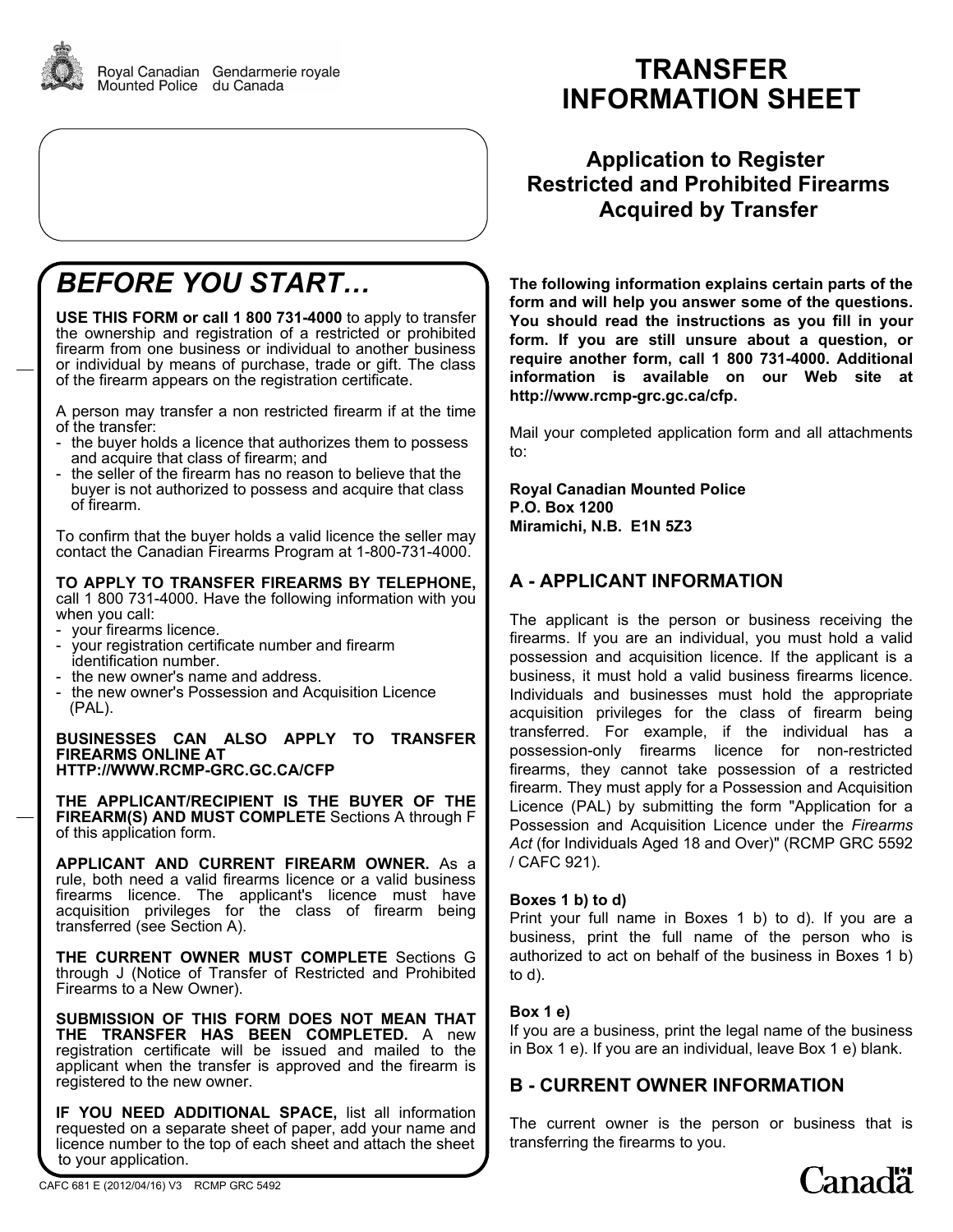### **Box 2 a)**

Print the firearms licence number of the current owner of the firearms in Box 2 a).

#### **Boxes 2 b) to e)**

If the current owner is an individual, print the individual's full name in Boxes 2 b) to d). If the current owner is a business, print the legal name of the business in Box 2 e).

# **C - FIREARM STORAGE INFORMATION FOR RESTRICTED OR PROHIBITED FIREARMS ONLY**

**(For Individuals Only)** 

#### **Boxes 3 a) to f)**

If you are an individual applying to register restricted or prohibited firearms acquired through transfer, you must indicate where the firearms will be stored. If they will be stored at your home, check the box and leave Boxes 3 a) to f) blank. If your restricted or prohibited firearms are to be stored at a place other than your residence, as recorded in the Canadian Firearm Registry, you require authorization from the Chief Firearms Officer of your province or territory. Indicate all the locations and which firearms are to be stored at each location on a separate sheet of paper and attach it to your application.

If the applicant is a business, leave Boxes 3 a) to f) blank.

### **D - APPLICANT'S DECLARATION**

The new owner must sign and date the applicant declaration.

### **E - FIREARM INFORMATION**

If you require more space, you may either photocopy the blank form or attach a separate page providing the required information.

#### **Box a)**

Restricted and prohibited firearms must be registered to the current owner before they may be transferred to you.

#### **Box b)**

The firearm identification number (FIN) is a unique identifying number that is assigned to a firearm by the Registrar of Firearms. The FIN is printed on the firearm registration certificate and, in some cases, may be stamped or engraved on the firearm or applied as a sticker.

#### **Box c)**

**Purpose for Acquiring the Firearm (For Individuals Only)** If you are an individual applying to register a restricted firearm or prohibited handgun, you are required to indicate the purpose for which the firearm will be used.

**Target Practice or Shooting Competition -** If the purpose for acquiring the firearm is for target practice or shooting competition and you are a member of a shooting club, print the name of the club in the space provided.

A shooting club is a non-profit organization whose activities include target practice or target-shooting competitions using restricted firearms or prohibited handguns at an approved shooting range. A shooting range is a place designed or intended for the safe discharge, on a regular or structured basis, of firearms for target practice or target-shooting competitions.

**Gun Collection -** For the firearm to qualify as part of a gun collection, you must already be recognized by the Chief Firearms Officer of your province or territory as a gun collector and the firearm must form part of a genuine gun collection. You are required to know the historical, technological or scientific characteristics that distinguish the firearms in the collection. If this is your first firearm in a collection, call 1 800 731-4000 for information on how to get recognition as a collector.

**Lawful Profession or Occupation/Protection of Life -** These purposes refer to very specific circumstances and, if you require a firearm for one of these purposes, call 1 800 731-4000 for more information.

### **F - FIREARM VERIFICATION**

#### **Boxes 4 a) to f)**

All firearms are subject to verification upon transfer unless they have been previously verified. If the firearms have been previously verified, leave Boxes 4 a) to f) blank. If you are uncertain whether or not the firearms have been verified, or would like to find a verifier near you, please call 1 800 731-4000.

The verifier may use the box after Box b) in Section E - FIREARM INFORMATION to provide the Firearms Reference Table (FRT) number. The verifier must ensure that when they record the FRT number that they include the Barrel, Calibre and Shot (BCS) identifier exactly as shown on the FRT (i.e. "parent" and "child" records).

If the description of the firearm differs from the information on the registration certificate, the verifier must provide a corrected description using form "Firearm Verification" (RCMP GRC 5547 / CAFC 804) or on a separate sheet of paper and attach it to this application.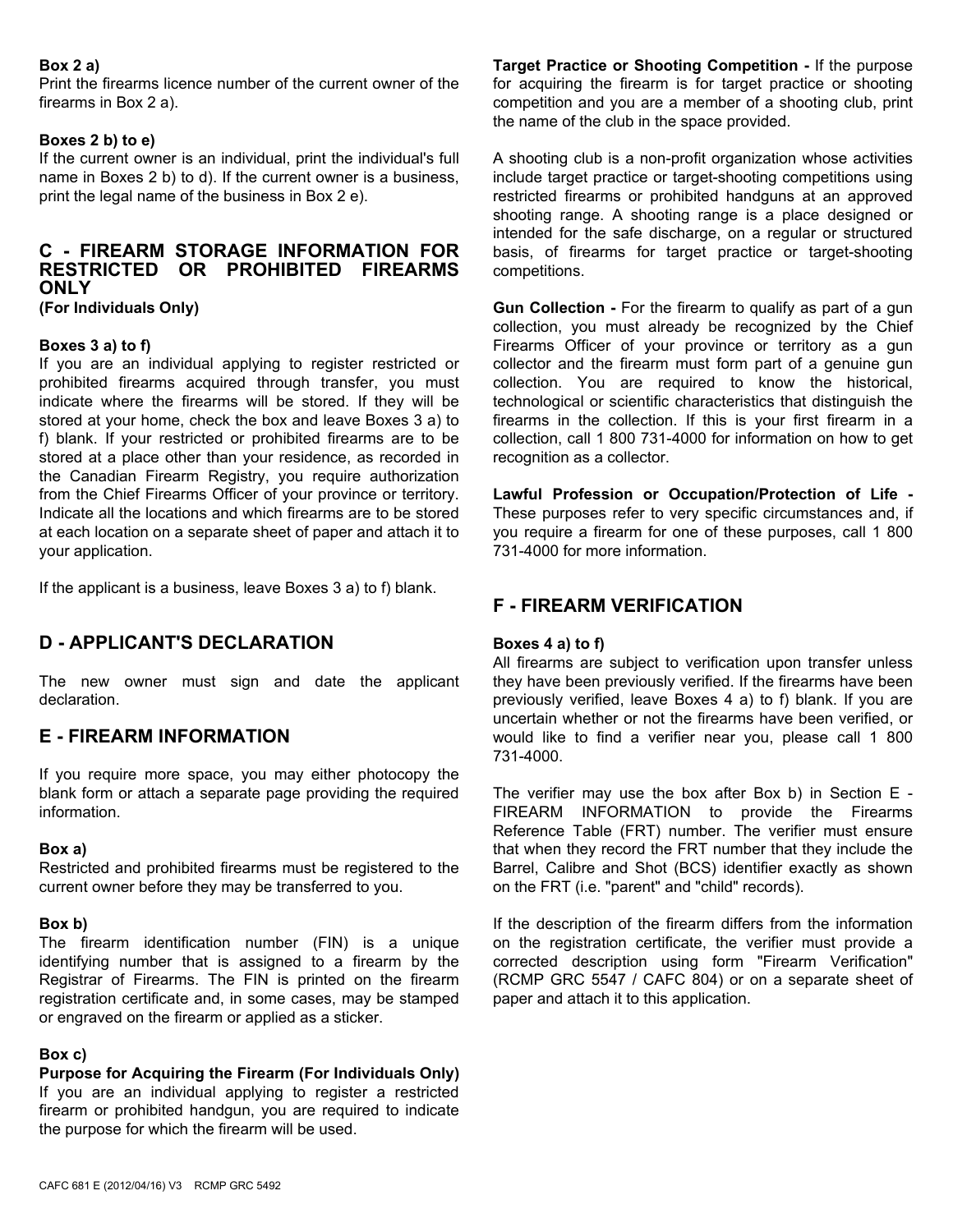### **NOTICE OF TRANSFER OF RESTRICTED AND PROHIBITED FIREARMS TO A NEW OWNER**

# **G - CURRENT OWNER INFORMATION**

Sections G, H, I and J must be completed by the current owner of the firearm.

The current owner is the person or business that currently owns the firearm and is transferring it to another person or business.

If the firearm is currently registered to more than one owner, use only one owner's name on the form and list the other owners on a separate sheet of paper, and include the same information for each person as requested on the form. In the case of multiple owners, all owners are required to provide their signature next to their name, showing that they agree to the transfer.

#### **Boxes 5 b) to d)**

If you are providing notice of the transfer on behalf of a business, print the name of the person who is authorized to act on behalf of the business. If you are an individual providing notice of the transfer, print your name.

#### **Box 5 e)**

If you are a business, print the legal name of the business in Box 5 e). If you are an individual, leave Box 5 e) blank.

### **H - FIREARM RECIPIENT INFORMATION**

The firearm recipient is the individual or business receiving the firearms. If the recipient is an individual, he or she must hold a valid possession and acquisition licence. If the recipient is a business, it must hold a valid business firearms licence. Individuals and businesses must hold the appropriate acquisition privileges for the class of firearm being transferred. For example, if the individual has a firearms licence for non-restricted firearms, they cannot take possession of a restricted firearm. They must apply for a Possession and Acquisition Licence (PAL) for restricted firearms by submitting the form "Application for a Possession and Acquisition Licence under the *Firearms Act* (for Individuals Aged 18 and Over)" (RCMP GRC 5592 / CAFC 921).

### **I - FIREARM INFORMATION**

### **Box 7**

In the space provided, the current owner must indicate the number of firearms being transferred to the applicant/recipient.

# **J - CURRENT OWNER'S DECLARATION**

The current owner must sign and date the current owner's declaration.

| <b>CHECKLIST</b>                                      |
|-------------------------------------------------------|
| Before mailing your application, has the new<br>owner |
| answered all relevant questions?                      |
| signed and dated the applicant's declaration?         |
| Has the current owner                                 |
| answered all relevant questions?                      |
| signed and dated the current owner's declaration?     |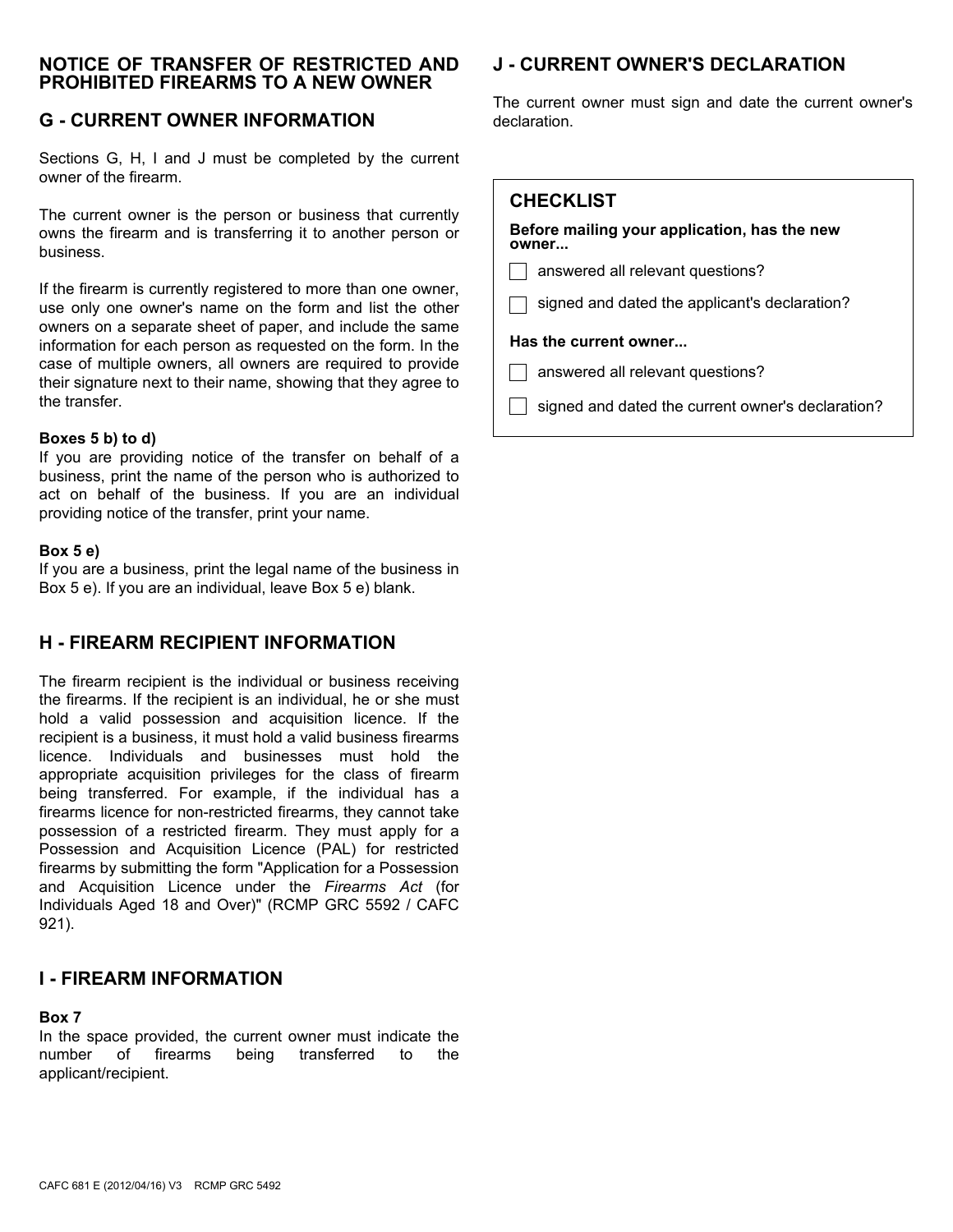

For Administrative Use

### **APPLICATION TO REGISTER RESTRICTED AND PROHIBITED FIREARMS ACQUIRED BY TRANSFER**

#### **ATTENTION:**

**Read the Information Sheet for explanations. Use an "X" to indicate your answers (where required). Print clearly in blue or black ink.** 

| <b>A</b> APPLICANT INFORMATION (see Information Sheet)            |                                                       |
|-------------------------------------------------------------------|-------------------------------------------------------|
| 1. a) Firearms licence number or business firearms licence number | b) Last name of individual or business representative |
|                                                                   |                                                       |
| c) First name                                                     | d) Middle name                                        |
|                                                                   |                                                       |
| e) Business name (if applicable)                                  |                                                       |

### **B CURRENT OWNER INFORMATION (see Information Sheet)**

| 2. a) Firearms licence number or business firearms licence number | b) Last name of individual |
|-------------------------------------------------------------------|----------------------------|
|                                                                   |                            |
| c) First name                                                     | d) Middle name             |
|                                                                   |                            |
| e) Business name (if applicable)                                  |                            |

### **C FIREARM STORAGE INFORMATION FOR RESTRICTED OR PROHIBITED FIREARMS ONLY (see Information Sheet)**

PLACE OF STORAGE (for individuals only) You must indicate where your restricted and/or prohibited firearm(s) will be stored. If you will be storing the firearms in more than one location, indicate which firearms will be stored at each location on a separate sheet of paper and attach it to your application.

| If stored at your home, check this box $\vert$ and leave Boxes 3 a) to 3 f) blank. |  |                |
|------------------------------------------------------------------------------------|--|----------------|
| 3. a) Street / Land location                                                       |  | b) Apt. / Unit |

| c) City | d) Province / Territory | e) Country | f) Postal code |
|---------|-------------------------|------------|----------------|
|         |                         |            |                |

Check this box if you have attached an additional page(s).

#### **D APPLICANT'S DECLARATION**

**It is an offence under section 106 of the** *Firearms Act* **to knowingly make a false or misleading statement, either orally or in writing, or to knowingly fail to disclose relevant information, for the purpose of obtaining a registration certificate.**

I declare that the information provided on this form and any attachment(s) is true and correct to the best of my knowledge.

Signature of applicant or business representative

|  |  | Date $(Y/M/D)$ |  |  |
|--|--|----------------|--|--|

anadä

**Information contained in this application is obtained under the authority of the** *Firearms Act***. The information will be used to determine eligibility** and to administer and enforce the firearms legislation. In addition to the provisions outlined in the *Firearms Act*, individual rights regarding<br>personal information are governed by the applicable federal, provincial or t

**Ce formulaire est disponible en français**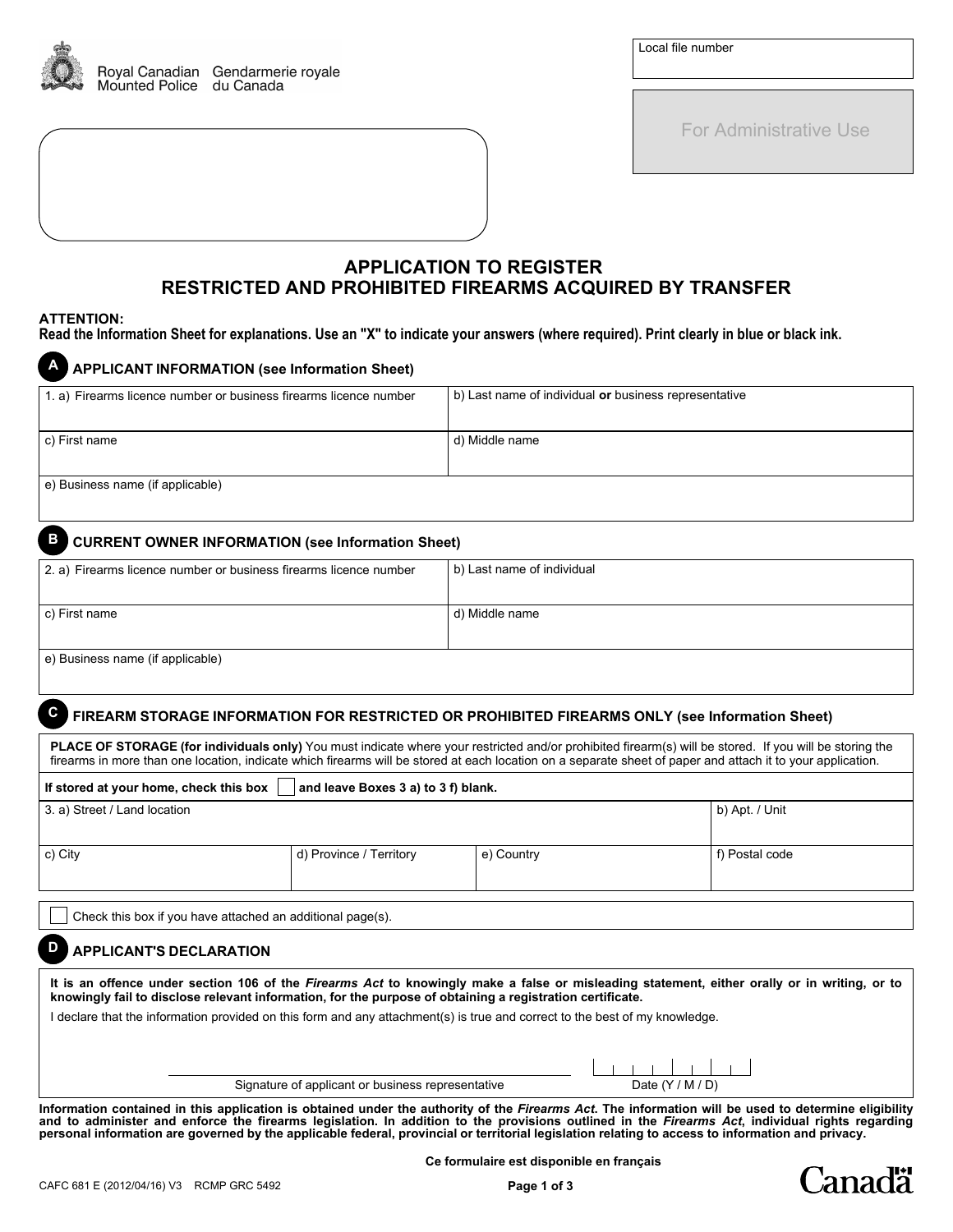|                                                                                                                         |                                                                                                        | Local file number                                   |
|-------------------------------------------------------------------------------------------------------------------------|--------------------------------------------------------------------------------------------------------|-----------------------------------------------------|
|                                                                                                                         |                                                                                                        |                                                     |
|                                                                                                                         | FIREARM INFORMATION - To be completed by APPLICANT (see Information Sheet)                             |                                                     |
| Photocopy this blank page if you require more space (see Information Sheet for other ways to provide this information). |                                                                                                        | <b>For Administrative Use</b>                       |
|                                                                                                                         |                                                                                                        |                                                     |
| a) Registration certificate number                                                                                      | b) Firearm identification number                                                                       | FRT number (to be completed by a firearms verifier) |
| c) For INDIVIDUALS ONLY - Indicate the purpose for acquiring the firearm (check one only).                              |                                                                                                        |                                                     |
| (i) Target practice or shooting competition $\bullet$ Shooting club name (if applicable):                               |                                                                                                        |                                                     |
| (ii) Gun collection<br>(iii) Lawful profession or occupation                                                            | (iv) Protection of life                                                                                |                                                     |
|                                                                                                                         | Before selecting purpose (iii) or (iv) please call 1 800 731-4000.                                     |                                                     |
| a) Registration certificate number                                                                                      | b) Firearm identification number                                                                       | FRT number (to be completed by a firearms verifier) |
| c) For INDIVIDUALS ONLY - Indicate the purpose for acquiring the firearm (check one only).                              |                                                                                                        |                                                     |
| (i) Target practice or shooting competition $\blacktriangleright$ Shooting club name (if applicable):                   |                                                                                                        |                                                     |
| (ii) Gun collection<br>(iii) Lawful profession or occupation                                                            | (iv) Protection of life                                                                                |                                                     |
| a) Registration certificate number                                                                                      | Before selecting purpose (iii) or (iv) please call 1 800 731-4000.<br>b) Firearm identification number | FRT number (to be completed by a firearms verifier) |
|                                                                                                                         |                                                                                                        |                                                     |
| c) For INDIVIDUALS ONLY - Indicate the purpose for acquiring the firearm (check one only).                              |                                                                                                        |                                                     |
| (i) Target practice or shooting competition $\blacktriangleright$ Shooting club name (if applicable):                   |                                                                                                        |                                                     |
| (ii) Gun collection<br>(iii) Lawful profession or occupation                                                            | (iv) Protection of life                                                                                |                                                     |
| a) Registration certificate number                                                                                      | Before selecting purpose (iii) or (iv) please call 1 800 731-4000.<br>b) Firearm identification number | FRT number (to be completed by a firearms verifier) |
|                                                                                                                         |                                                                                                        |                                                     |
| c) For INDIVIDUALS ONLY - Indicate the purpose for acquiring the firearm (check one only).                              |                                                                                                        |                                                     |
| (i) Target practice or shooting competition $\bullet$ Shooting club name (if applicable):                               |                                                                                                        |                                                     |
| (ii) Gun collection<br>(iii) Lawful profession or occupation                                                            | (iv) Protection of life<br>Before selecting purpose (iii) or (iv) please call 1 800 731-4000.          |                                                     |
| a) Registration certificate number                                                                                      | b) Firearm identification number                                                                       | FRT number (to be completed by a firearms verifier) |
|                                                                                                                         |                                                                                                        |                                                     |
| c) For INDIVIDUALS ONLY - Indicate the purpose for acquiring the firearm (check one only).                              |                                                                                                        |                                                     |
| (i) Target practice or shooting competition                                                                             | $\blacktriangleright$ Shooting club name (if applicable):                                              |                                                     |
| (ii) Gun collection<br>(iii) Lawful profession or occupation                                                            | (iv) Protection of life<br>Before selecting purpose (iii) or (iv) please call 1 800 731-4000.          |                                                     |
| a) Registration certificate number                                                                                      | b) Firearm identification number                                                                       | FRT number (to be completed by a firearms verifier) |
|                                                                                                                         |                                                                                                        |                                                     |
| c) For INDIVIDUALS ONLY - Indicate the purpose for acquiring the firearm (check one only).                              |                                                                                                        |                                                     |
| (i) Target practice or shooting competition                                                                             | $\blacktriangleright$ Shooting club name (if applicable):                                              |                                                     |
| (ii) Gun collection<br>(iii) Lawful profession or occupation                                                            | (iv) Protection of life                                                                                |                                                     |
|                                                                                                                         | Before selecting purpose (iii) or (iv) please call 1 800 731-4000.                                     |                                                     |
| Check this box if you have attached an additional page(s).                                                              |                                                                                                        |                                                     |
| <b>FIREARM VERIFICATION</b>                                                                                             |                                                                                                        |                                                     |
| All firearms must be verified by an approved verifier, unless previously verified (see Information Sheet).              |                                                                                                        |                                                     |

| 4. a) Last name      | b) First name           | c) Middle name |                       |
|----------------------|-------------------------|----------------|-----------------------|
| d) Verifier's number | e) Verifier's signature |                | f) Date $(Y / M / D)$ |